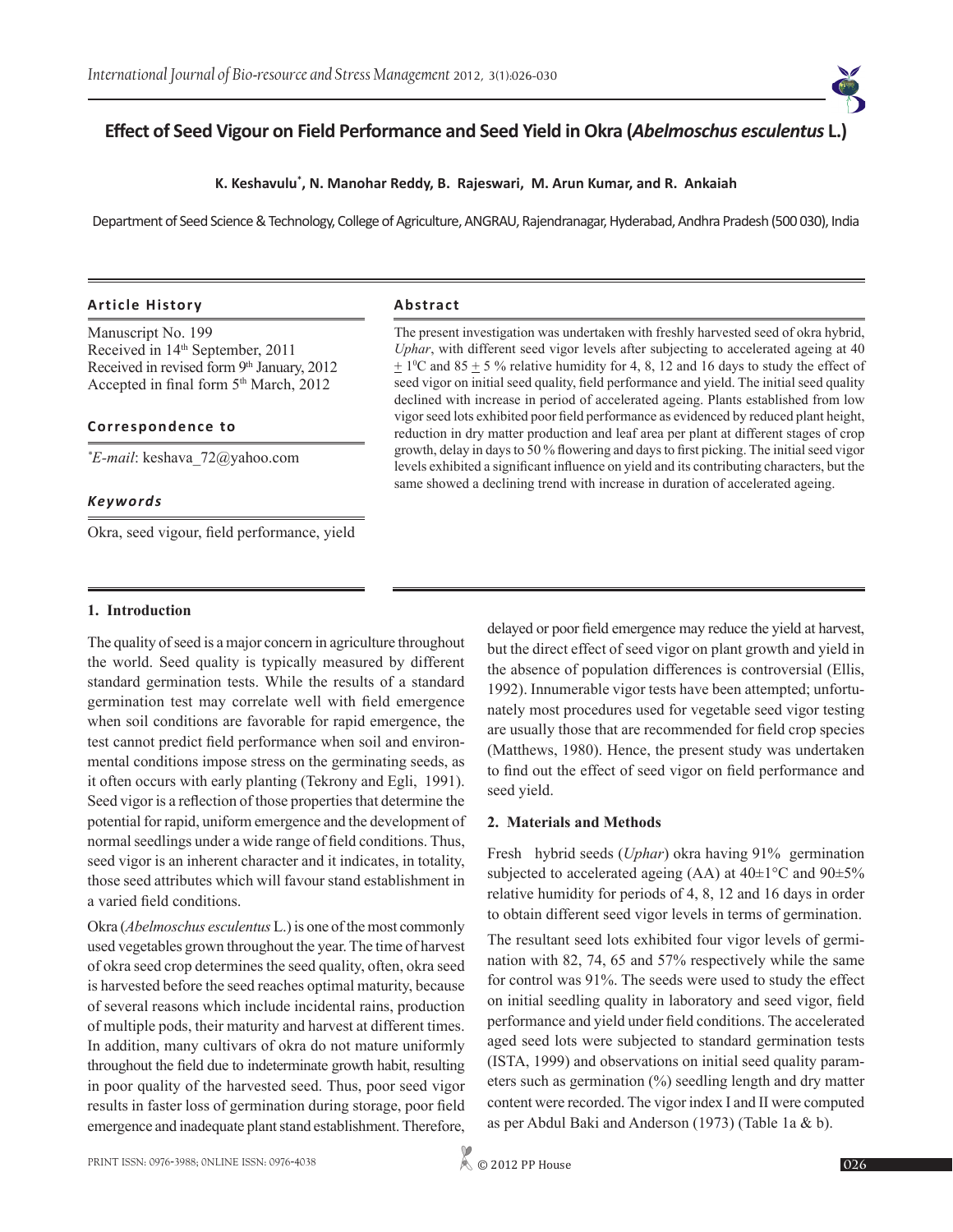The seed okra lots of four vigor levels together with the control were sown in the field in a Completely Randomized Block Design (CRBD) with four replications during *Rabi* (winter), 2008-09 at Department of Seed Science and Technology, College of Agriculture, Rajendranagar, Hyderabad. The crop was raised by following recommended package of practices of the region and need based plant protection measures were taken. The following observations from field studies were recorded namely, field emergence (10 DAS), days to 50% flowering, plant height, dry weight of plant, leaf area per plant, number of green fruits per plant, green fruit yield plant-1, number of seeds fruit<sup>-1</sup> and seed yield. The leaf area was measured from leaves of five randomly selected plants using leaf area meter and expressed in cm<sup>2</sup>. Days to 50% flowering were recorded on plot basis, while observations for yield and other parameters were recorded in ten randomly selected plants in each replication of each treatment. The quality of the seed harvested from each plot was tested as per the standard procedure (ISTA, 2004). The results of laboratory and field studies were statistically analyzed as per the standard procedures (Panse and Sukhatme, 1985).

### **3. Results and Discussion**

The analysis of variance indicated highly significant to significant

effect of different treatments (control and four vigor levels) for all the characters except for days to first picking and per cent of germination after seed harvested from each plot. It clearly indicated that the accelerated ageing of seeds caused difference in seed vigor levels in terms of germination percentage (Table 1c & d). Although, the seed vigor levels significantly influenced all the parameters in the present study, the vigor of the seed was high in fresh seed lots in terms of germinability (91%), seedling length (23.12 cm), seedling dry matter (2.20 g) and seed vigor index (2098.5) (Table 2). Duration of accelerated ageing had a significant influence in declining the seed vigor in okra hybrid. The germination decreased from 91 to 57 % with increase in days of accelerated ageing from 4 to 16 days. The drastic reduction in germination (65 and 57 %) after 12 and 16 days of accelerated ageing may be attributed to seed deterioration as a result of loss in initial seed vigor in *Uphar* hybrid. Lipid peroxidation and the loss of membrane phospholipids are major causes of seed ageing under accelerated ageing conditions (Mc Donald, 1999). Reduction in seed germination due to accelerated ageing was earlier reported in other crops like soybean (Rao et al., 1994) and green gram (Bishnoi and Santos, 1997). Further, Arunkumar et al. (2007) found that the germination, seedling vigor, seedling dry weight and field emergence decreased with increased period

|                | Table 1(a, b, c, d): ANOVA for seedling quality and field performance parameters in okra hybrid Uphar |    |                           |                          |                      |                          |                   |               |                     |                   |                         |                                                  |  |
|----------------|-------------------------------------------------------------------------------------------------------|----|---------------------------|--------------------------|----------------------|--------------------------|-------------------|---------------|---------------------|-------------------|-------------------------|--------------------------------------------------|--|
| a.             | SOV                                                                                                   | df |                           | Germination              | Seedling             | Seedling dry             |                   | $SVI-Ia$      | $SVI-IIb$           |                   |                         | Germination on exhaus-                           |  |
|                |                                                                                                       |    |                           | $(\%)$                   | length $(cm)$        | weight $(g)$             |                   |               |                     |                   | tive vigor test $(\% )$ |                                                  |  |
|                | Trt                                                                                                   | 4  |                           | 718.750**                | 50.552**             | $0.387**$                |                   | 1097635.000** | 8442.852**          |                   | 170.712**               |                                                  |  |
|                | Err                                                                                                   | 15 |                           | 0.450                    | 0.800                | 0.004                    |                   | 224.557       | 50.298              |                   | 1.179                   |                                                  |  |
| $\mathbf{b}$ . | <b>SOV</b>                                                                                            | df |                           | Field emergence<br>index |                      | Days to 50%<br>flowering | Plant height (cm) |               | Fresh weight<br>(g) | Dry weight<br>(g) |                         | leaf area plant <sup>-1</sup><br>$\text{cm}^2$ ) |  |
|                | Rep                                                                                                   | 3  |                           | 0.911                    |                      | 0.608                    | 0.088             |               | 1.414               | 0.082             |                         | 0.149                                            |  |
|                | Trt                                                                                                   | 4  |                           | 727.638**                |                      | 2.950                    | 583.432**         |               | 12514.060**         | 245.737**         |                         | 6950.785**                                       |  |
|                | Err                                                                                                   | 12 |                           | 0.880                    |                      | 1.265                    | 0.439             |               | 1.545               | 0.120             |                         | 0.206                                            |  |
| C <sub>1</sub> | SOV                                                                                                   | df | <b>DFP</b>                | <b>NPGF</b>              | <b>TNGFP</b>         | TGFYP(g)                 | FYPP (kg)         | <b>NSDF</b>   | DFW(g)              | <b>NFP</b>        | SI(g)                   | SYP(g)                                           |  |
|                | Rep                                                                                                   | 3  | 0.471                     | 0.183                    | 1.108                | 7.261                    | 0.798             | 1.138         | 0.035               | $1.433*$          | 0.013                   | 0.165                                            |  |
|                | <b>Trt</b>                                                                                            | 4  | 3.925                     | $6.425**$                | $70.114**$           | $10006.050**$            | 177.183**         | 102.805**     | 3.130               | 20.325**          | $1.656**$               | 251.139**                                        |  |
|                | Err                                                                                                   | 12 | 2.627                     | 3.933                    | 0.366                | 6.083                    | 1.485             | 0.494         | 1.036               | 0.381             | 0.079                   | 0.248                                            |  |
| d.             | SOV                                                                                                   |    | df<br>Germination $(\% )$ |                          | Seedling length (cm) |                          |                   | $SVI-Ia$      |                     | $SVI-IIb$         |                         |                                                  |  |
|                | <b>Trt</b>                                                                                            |    | 4                         | 1.200                    |                      | $3.331**$                |                   |               | 641577.600**        |                   | 5.469**                 |                                                  |  |
|                | 15<br>Err                                                                                             |    |                           | 3.333                    |                      | 0.159                    |                   |               | 80.168              |                   | 0.690                   |                                                  |  |

sov: Sources of variation; df: Degrees of freedom; Rep: Replication; Trt: treatments; Err: error; a: Seedling length basis; b :Seedling dry weight basis; DFP: Days to first picking; NPGF: Number of pickings of green fruits; TNGFP: Total number of green fruits plant <sup>-1</sup>; TGFYP : Total green fruit yield plant <sup>-1</sup>; FYPP: Fruit yield plot <sup>-1</sup>; NSDF: No. of seeds dry fruit <sup>-1</sup>; DFW: Dry fruit weight; NFP: No. of fruits plant<sup>-1</sup>; SI: Seed Index (100 Seed weight; SYP: Seed yield plant<sup>-1</sup>; \*: *p*=0.05; \*\*: *p*=0.05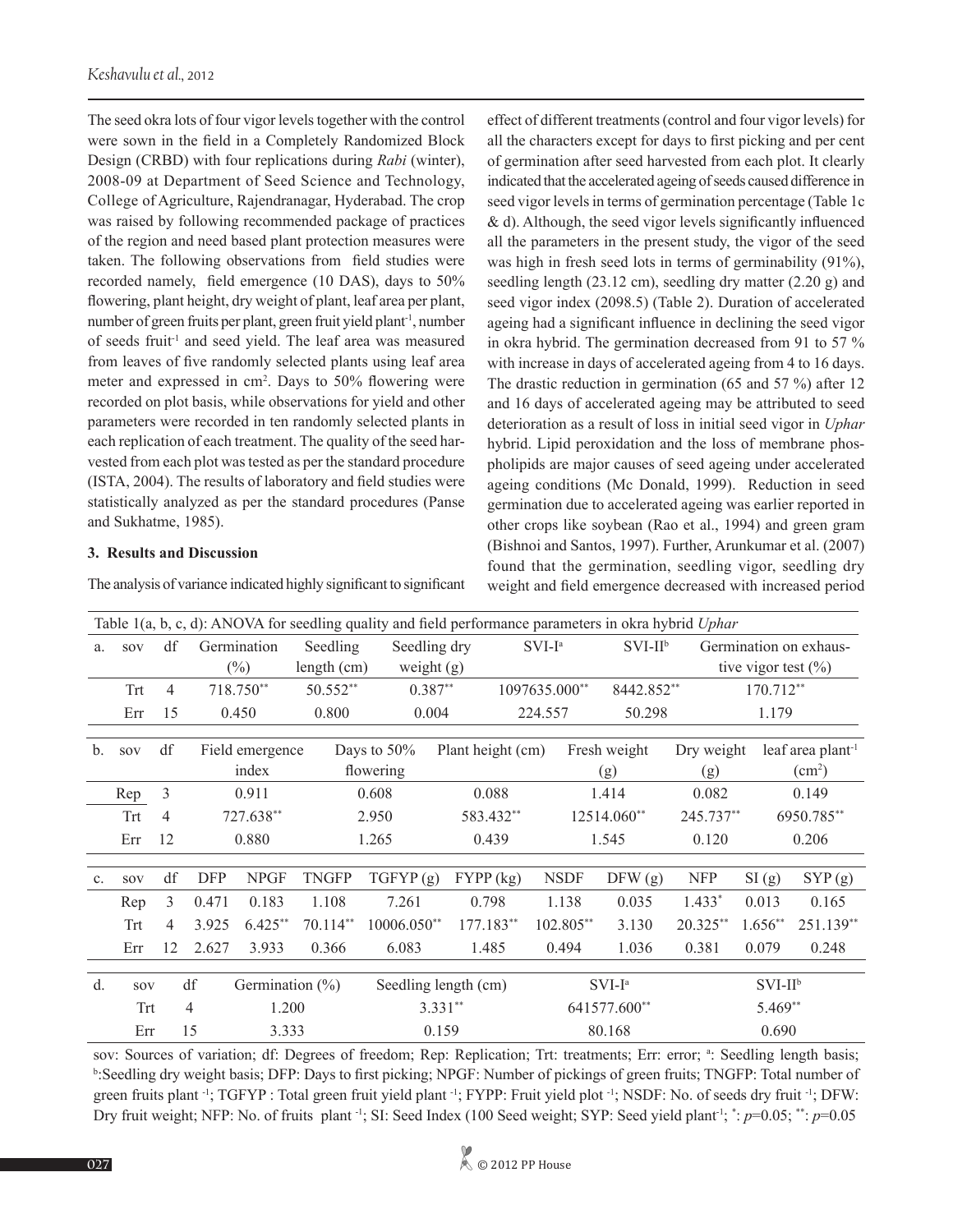Table 2: Effect of seed vigour levels on seed quality parameters of okra hybrid *Uphar* in the laboratory

| of okta hybrid <i>ophar</i> in the laboratory |        |       |            |           |            |            |  |  |  |
|-----------------------------------------------|--------|-------|------------|-----------|------------|------------|--|--|--|
| Trt<br>G                                      |        | SL    | <b>SDW</b> | <b>SL</b> | <b>SDW</b> | <b>EVT</b> |  |  |  |
|                                               | $(\%)$ | (cm)  | (g)        | basis     | basis      | $(\%)$     |  |  |  |
| $T_{1}$                                       | 91     | 23.12 | 2.20       | 2098.5    | 199.65     | 39.00      |  |  |  |
| $T_{2}$                                       | 82     | 20.90 | 2.03       | 1713.75   | 168.33     | 35.00      |  |  |  |
| $T_{3}$                                       | 74     | 18.10 | 1.81       | 1340.05   | 134.09     | 30.25      |  |  |  |
| T <sub>4</sub>                                | 65     | 15.92 | 1.64       | 1027.00   | 106.26     | 25.75      |  |  |  |
| $T_{\zeta}$                                   | 57     | 14.00 | 1.44       | 794.52    | 81.70      | 22.25      |  |  |  |
| Mean                                          | 73.8   | 18.40 | 1.824      | 1394.75   | 138.00     | 30.45      |  |  |  |
| $SEm\pm$                                      | 0.60   | 0.21  | 0.018      | 17.7      | 1.81       | 0.53       |  |  |  |
| $CD^*$                                        | 171    | 0.65  | 0.057      | 54.74     | 5.58       | 1.64       |  |  |  |

 $T_1$ : Without accelerated ageing (control);  $T_2$ : Accelerated ageing for 4 days at  $40 \pm 1$ <sup>o</sup>C and  $85 \pm 5$ % RH; T<sub>3</sub>: Accelerated ageing for 8 days at  $40 \pm 1^{\circ}\text{C}$  and  $85 \pm 5\% \text{ RH}$ ;  $T_4$ : Accelerated ageing for 12 days at  $40 \pm 1$ <sup>o</sup>C and  $85 \pm 5$ % RH;  $T_5$ : Accelerated ageing for 16 days at 40±1<sup>o</sup>C and 85 ± 5% RH; G: Germination; SL: Seedling length; SDW: Seedling dry weight (g); EVT: Exhaustive vigour test (%); \* *p*=0.05

of accelerated aging in okra. These seed lots with low initial germination exhibited low initial seed quality as evidenced by their decreased seedling length (23.12 to 14.00 cm), reduced dry weight of seedling (2.20 to 1.44 g) and low seedling vigor index (2099 to 795). Thus the reduction in seedling length and dry matter accumulation was directly proportional to reduction in germination levels. The decline in seedling length, dry matter and vigor index was more in seed lots having lesser (65 and 57 %) germination as compared to the lots with high vigor levels with 91, 82 and 74 germination percentage. The reduction in seedling length, dry matter and vigor index may be due to loss of membrane integrity of cellular membranes, leaching of solutes and intercellular disorganization and also impairing the growth of seedling by slowing down the metabolic activity McDonald, 1999). The accuracy of this vigor test confirmed previous results of Panobianco and Marcos-Filho (2001) for tomato seeds. A valuable vigor test for the seed industry must reveal different performance levels from high and low physiological potential seed lots, since the identification of intermediate vigor is almost impossible as values frequently overlap higher and/or lower quality lots, as reflected for seed germination and seed vigor level (Table 2). Similar findings of reduction in seed quality parameters were reported in maize (Hussaini et al., 1988). The laboratory studies clearly indicated that the vigor levels in okra influenced the seed quality parameters.

The field performance (field emergence, plant height, fresh weight, dry weight, leaf area, days to 50% flowering and pod yield), crop growth and yield parameters of okra hybrid *Uphar* were significantly influenced by the seed vigor levels (Table 3). A significant reduction in field emergence index (from 79.36 to 47.45 units) was noticed with the decrease in vigor levels. A significant positive association between germination and field emergence index (r=0.96\* ) was observed. Similar results were also obtained by Gray and Steckel (1983) in carrot. This variation in field emergence was mainly due to the difference in seed vigor levels. It is not uncommon that low vigor seed may emerge in the field but, the seedlings emerging from such seed may be inefficient to overcome the compactness of soil especially under sub optimal conditions (Mc Donald, 1980). In the present study, the time taken for flower initiation and 50% flowering increased with the decrease in seed vigor. The delay in flowering was more pronounced in plants developed from seed lots with low germination, decreased seedling length and field emergence than those from seed lots with high germination, increased seedling length and high field emergence. These results are in conformity with the earlier reports of Camargo and Vaughan (1973) in sorghum. Plant growth in terms of plant height (87.42 to 56.83 cm) and leaf area (353.22 to 245.24 cm<sup>2</sup>) were also affected by seed vigor levels. The plants having high vigor showed increased plant height and leaf area, which might be due to early emergence, rapid seedling growth and uniform crop growth. Similar observations were made by Paramesh et al. (2002). The growth characters viz., plant height and leaf area showed a concomitant effect on dry matter production. The total dry matter production drastically decreased in low vigor seed lots (31.42 g) as compared to high vigor seed lots

| Table 3: Effect of seed vigor levels on field performance |       |       |       |           |       |                    |  |  |  |
|-----------------------------------------------------------|-------|-------|-------|-----------|-------|--------------------|--|--|--|
| in okra hybrid Uphar                                      |       |       |       |           |       |                    |  |  |  |
| Trt                                                       | FEI   |       | PН    | <b>FW</b> | DW    | LAP                |  |  |  |
|                                                           |       |       | (cm)  | (g)       | (g)   | (cm <sup>2</sup> ) |  |  |  |
| $T_{1}$                                                   | 79.36 | 41.00 | 87.42 | 369.86    | 50.55 | 353.22             |  |  |  |
| $T_{2}$                                                   | 73.24 | 41.25 | 78.72 | 338.14    | 45.98 | 317.59             |  |  |  |
| $T_{\rm a}$                                               | 63.32 | 41.75 | 70.02 | 295.51    | 38.06 | 290.44             |  |  |  |
| $T_{\scriptscriptstyle A}$                                | 52.09 | 42.50 | 62.76 | 260.64    | 35.30 | 271.35             |  |  |  |
| T <sub>5</sub>                                            | 47.45 | 43.00 | 56.83 | 232.23    | 31.42 | 245.24             |  |  |  |
| Mean                                                      | 62.71 | 41.90 | 69.15 | 299.27    | 40.26 | 295.57             |  |  |  |
| $SEm\pm$                                                  | 0.43  | 0.059 | 0.40  | 3.76      | 0.37  | 3.44               |  |  |  |
| $CD^*$                                                    | 133   | 0.162 | 1.24  | 11.6      | 1.16  | 10.60              |  |  |  |

 $T_1$ : Without accelerated ageing (control);  $T_2$ : Accelerated ageing for 4 days at  $40 \pm 1^{\circ}\text{C}$  and  $85 \pm 5\% \text{ RH}$ ; T<sub>3</sub>: Accelerated ageing for 8 days at  $40 \pm 1^{\circ}$ C and  $85 \pm 5\%$  RH; T<sub>4</sub>: Accelerated ageing for 12 days at  $40 \pm 10^{\circ}$  c and  $85 \pm 5\%$ RH;  $T_s$ : Accelerated ageing for 16 days at  $40 \pm 1\degree$ C and 85  $\pm$  5% RH; FEI: Field emergence index; DFF: Days to 50% flowering; PH: Plant height ; FW: Fresh weight; DW: Dry weight; LAP: leaf area plant -1; \* *p*=0.05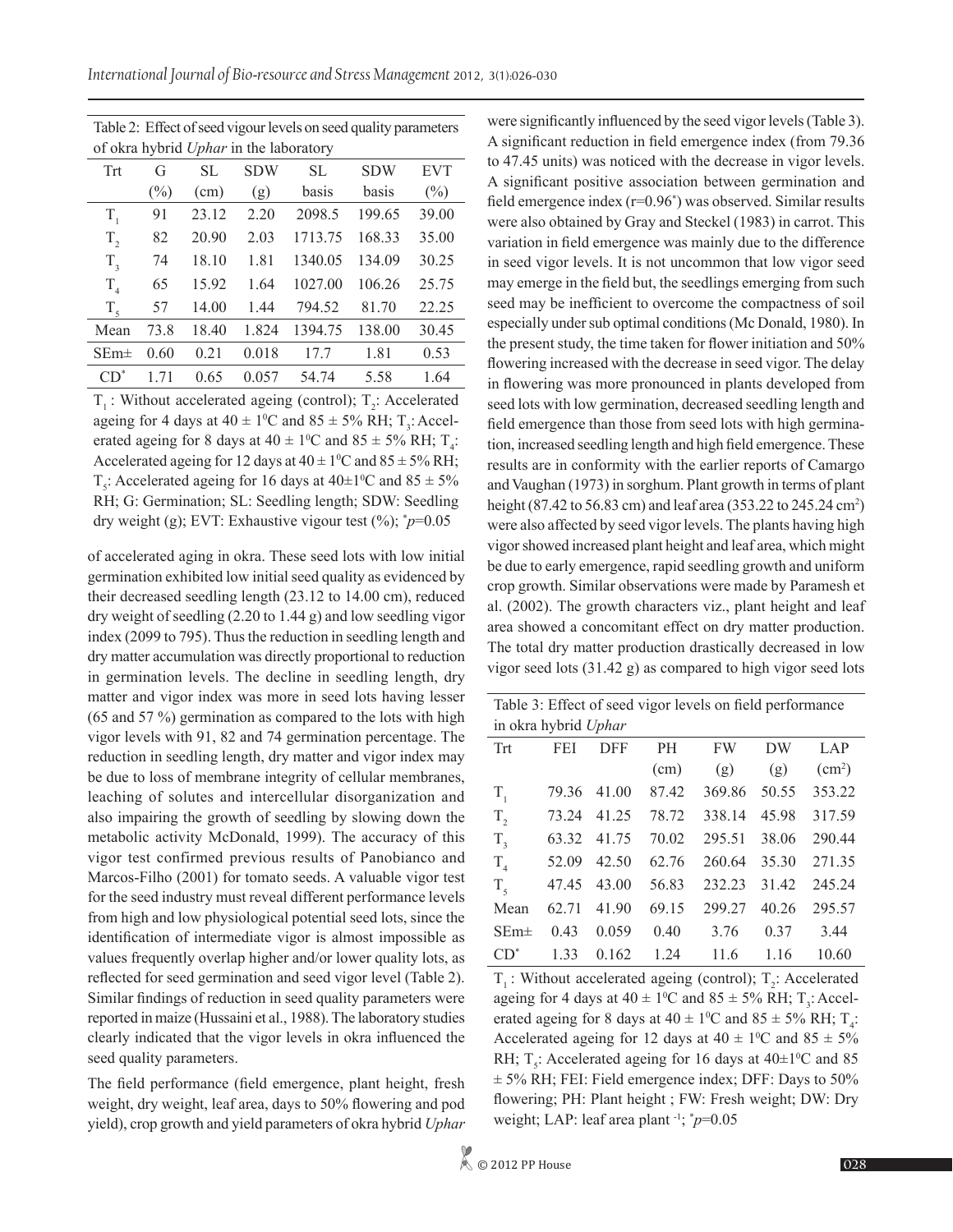*Keshavulu et al.,* 2012

| Table 4: Effect of seed vigor levels on field performance in okra hybrid Uphar |            |             |       |          |             |             |        |            |       |        |
|--------------------------------------------------------------------------------|------------|-------------|-------|----------|-------------|-------------|--------|------------|-------|--------|
| Trt                                                                            | <b>DFP</b> | <b>NPGF</b> | TNGFP | TGFYP(g) | $FYPP$ (kg) | <b>NSDF</b> | DFW(g) | <b>NFP</b> | SI(g) | SYP(g) |
| $T_{1}$                                                                        | 43.00      | 17.50       | 32.75 | 325.78   | 30.05       | 46.50       | 5.83   | 11.75      | 9.71  | 33.92  |
| $T_{2}$                                                                        | 43.25      | 17.00       | 28.75 | 282.15   | 24.77       | 43.50       | 5.15   | 10.00      | 9.22  | 29.02  |
| $T_{3}$                                                                        | 43.75      | 16.50       | 26.75 | 254.13   | 21.07       | 39.75       | 4.48   | 8.50       | 8.74  | 25.32  |
| $T_{4}$                                                                        | 44.50      | 15.00       | 24.25 | 231.29   | 16.70       | 37.50       | 4.03   | 7.25       | 8.45  | 19.07  |
| $T_{5}$                                                                        | 45.00      | 14.25       | 21.50 | 194.25   | 13.22       | 33.75       | 3.63   | 5.75       | 8.16  | 13.94  |
| Mean                                                                           | 43.90      | 16.05       | 26.8  | 257.52   | 21.61       | 40.20       | 4.62   | 8.15       | 8.67  | 24.25  |
| $SEm\pm$                                                                       | 0.19       | 0.30        | 0.51  | 3.61     | 0.45        | 0.50        | 0.053  | 0.23       | 0.056 | 0.83   |
| $CD^*$                                                                         | 0.61       | 0.95        | 1.27  | 11.15    | 1.39        | 1.54        | 0.16   | 0.71       | 0.18  | 2.57   |
|                                                                                |            |             |       |          |             |             |        |            |       |        |

 $T_1$ : Without accelerated ageing (control);  $T_2$ : Accelerated ageing for 4 days at 40  $\pm$  1°C and 85  $\pm$  5% RH;  $T_3$ : Accelerated ageing for 8 days at  $40 \pm 1$ <sup>o</sup>C and  $85 \pm 5$ % RH; T<sub>4</sub>: Accelerated ageing for 12 days at  $40 \pm 1$ <sup>o</sup>C and  $85 \pm 5$ % RH; T<sub>5</sub>: Accelerated ageing for 16 days at  $40\pm1\degree$ C and  $85\pm5\%$  RH; DFP: Days to first picking; NPGF: Number of pickings of green fruits; TNGFP: Total number of green fruits plant <sup>-1</sup>; TGFYP : Total green fruit yield plant <sup>-1</sup>; FYPP: Fruit yield plot <sup>-1</sup>; NSDF: No. of seeds dry fruit -1; DFW: Dry fruit weight; NFP: No. of fruits plant -1; SI: Seed Index (100 Seed weight; SYP: Seed yield plant-1; \* : *p*=0.05

(50.55 g) at 90 DAS. Hence, it is evident from the present findings that any improvement in seed vigor ultimately influences the crop yield. The present investigation revealed that the influence of seed vigor levels on field performance, yield and its contributing parameters were more pronounced during the initial crop growth stages and declined gradually as the crop reached maturity (Table 4). Ellis (1992) also mentioned that the influence of seed vigor on plant performance in the field occurs during the initial development and diminishes over time as plants reach subsequent growth stages.

Yield in crop plants is a complex quantitative trait and is largely influenced by a number of its component characters. The present study revealed a significant variation in the yield and yields components namely, number of green fruits plant  $-1$  (32.75 to 21.50), number of seeds fruit<sup>-1</sup> (46.50 to 33.75) and seed yield plant<sup>-1</sup> (33.92 to 13.94 g) due to different seed vigor levels (Table 4). Seed lots with low seed vigor and poor germination exhibited reduced plant size, less number of fruits plant-1, seeds fruit-1 and low fruit weight as compared to those having high seed vigor. This might be due to the cumulative influence of seed vigor and quality on the time taken for field emergence and subsequent crop growth. Similar observations were recorded in rice (Rao, 1990) and sunflower (Ravinder, 1990).

The laboratory studies to assess the quality of harvested seed revealed non- significant impact of seed vigor levels on germination, seedling length and vigor index of harvested seed in okra hybrid *Uphar* (Table 5).

Similarly, Ellis (1992) found that the seed vigor exhibited influence only during the plant performance and yield in the field and it had no impact on the quality of subsequently harvested seed. Therefore it indicates, that the initial seed quality and

| Table 5: Effect of Seed vigour levels on seedling quality |        |       |                  |                  |  |  |  |  |  |
|-----------------------------------------------------------|--------|-------|------------------|------------------|--|--|--|--|--|
| of the harvested seed in okra hybrid Uphar                |        |       |                  |                  |  |  |  |  |  |
| Trt                                                       | G      | SL.   | SVI I            | <b>SVI II</b>    |  |  |  |  |  |
|                                                           | $(\%)$ | (cm)  | SL basis (units) | DW basis (units) |  |  |  |  |  |
| $T_{1}$                                                   | 84     | 23.30 | 1995.72          | 27.08            |  |  |  |  |  |
| $T_{2}$                                                   | 84     | 23.07 | 1937.88          | 24.76            |  |  |  |  |  |
| $T_{3}$                                                   | 85     | 22.50 | 1912.50          | 26.17            |  |  |  |  |  |
| T <sub>4</sub>                                            | 84     | 21.40 | 1797.60          | 26.64            |  |  |  |  |  |
| $T_{\zeta}$                                               | 85     | 21.45 | 1823.25          | 25.38            |  |  |  |  |  |
| $SEm\pm$                                                  | 2.06   | 0.56  | 74.16            | 0.65             |  |  |  |  |  |
| $CD^*$                                                    | NS     | NS    | <b>NS</b>        | <b>NS</b>        |  |  |  |  |  |

 $T_1$ : Without accelerated ageing (control);  $T_2$ : Accelerated ageing for 4 days at  $40 \pm 1$ <sup>o</sup>C and  $85 \pm 5$ % RH; T<sub>3</sub>: Accelerated ageing for 8 days at  $40 \pm 1^{\circ}\text{C}$  and  $85 \pm 5\% \text{ RH}$ ;  $T_4$ : Accelerated ageing for 12 days at  $40 \pm 1^{\circ}$ C and  $85 \pm 5\%$ RH;  $T_s$ : Accelerated ageing for 16 days at 40 $\pm$ 1<sup>o</sup>C and 85  $\pm$  5% RH; FEI: Field emergence index; DFF: Days to 50% flowering; PH: Plant height ; FW: Fresh weight; DW: Dry weight; LAP: leaf area plant -1; \* *p*=0.05

field performance as measured by plant growth and green pod yield parameters were influenced by initial seed vigor levels in okra. Thus, the use of high vigor seed lots is justifiable to ensure adequate stand establishment under different environmental conditions, as emphasized in seed vigor definition (Marcos Filho, 1999).

#### **4. Conclusion**

Relatively seed with high vigour seed (more than 75% germination) should be used to have early emergence, uniform growth and field performance and improve the